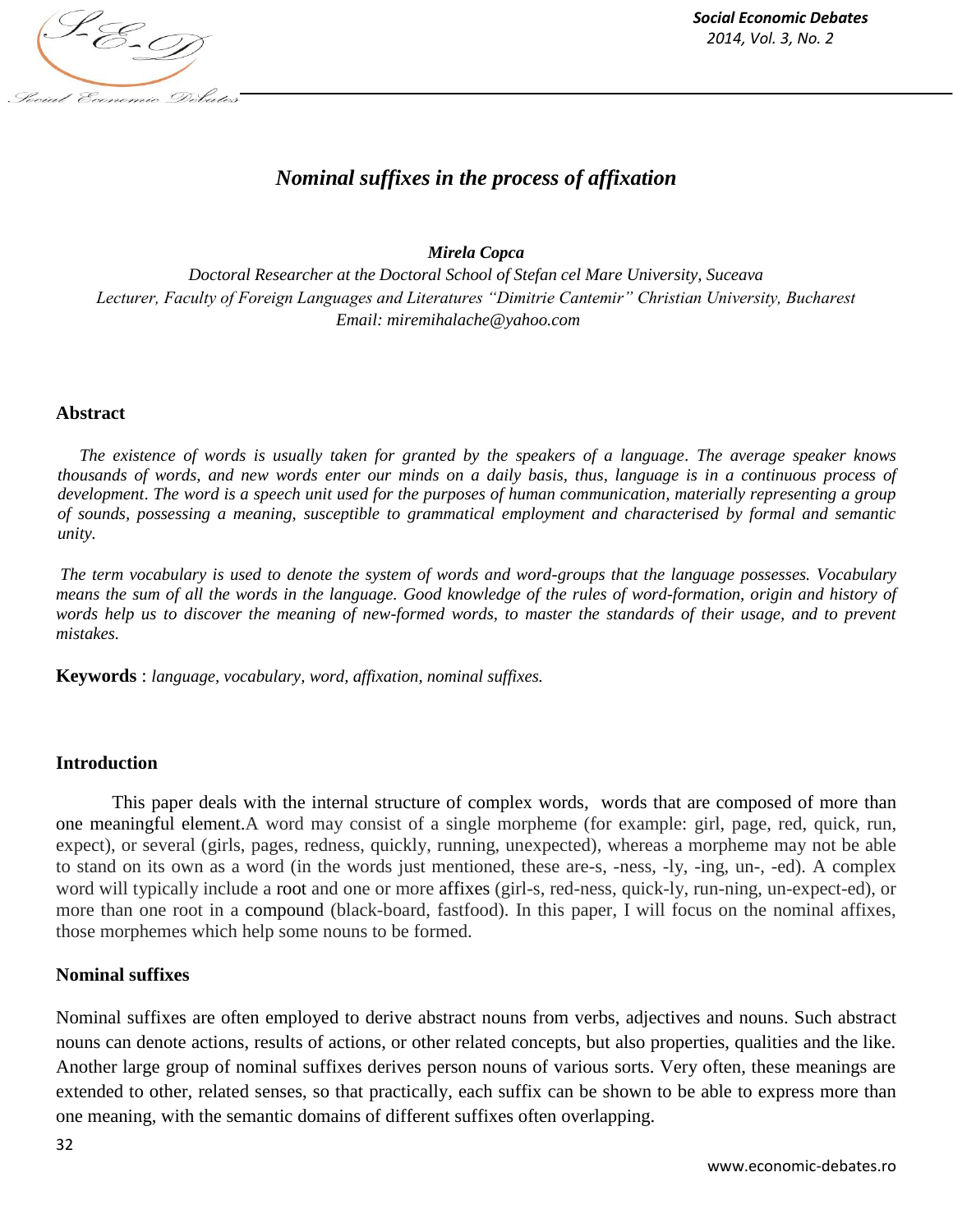

*-age*

This suffix derives nouns that express an activity (or its result) as in *coverage*, *brokerage, heritage, brakeage, drainage*, *marriage*, and nouns denoting a collective entity or quantity, as in *acreage, baggage, language, village, voltage.* Due to inherent ambiguities of certain coinages, the meaning can be extended to include locations, as in *orphanage*. Base words may be verbal or nominal and are often monosyllabic.

## *-al*

A number of verbs take *-al* to form abstract nouns denoting an action or the result of an action, such as *arrival, recital, referral, renewal*. Base words for nominal *- al* all have their main stress on the last syllable.

## *-ance* (with its variants *-ence/-ancy/-ency*)

Attaching mostly to verbs, *-ance* creates action nouns such as *absorbance*, *riddance*, *surveillance*. The suffix is closely related to *-cy/-ce*, which attaches productively to adjectives ending in the suffix *-ant/-ent*. Thus, a derivative like *dependency* could be analyzed as having two suffixes (*depend-ent-cy*) or only one (*dependency*). The question then is to determine whether *-ance* (and its variants) always contain two suffixes, to the effect that all action nominals would in fact be derived from adjectives that in turn would be derived from verbs. Such an analysis would predict that we would find *-ance* nominals only if there are corresponding *-ant*  adjectives. This is surely not the case, as evidenced by *riddance* (\**riddant*), *furtherance* (\**furtherant*), and we can therefore assume the existence of an independent suffix *-ance*, in addition to a suffix combination *-ant-ce*.

The distribution of the different variants is not entirely clear, several doublets are attested, such as *dependence, dependency,* or *expectance, expectancy*. Sometimes the doublets seem to have identical meanings, sometimes slightly different ones. It appears, however, that forms in *-ance/-ence* have all been in existence (sic!) for a very long time, and that -*ance/-ence* formations are rather interpreted as deverbal, *-ancy/- ency* formations rather as de-adjectival.

#### *-ant*

This suffix forms count nouns referring to persons (often in technical or legal discourse, cf. *applicant, defendant, disclaimant*) or to substances involved in biological, chemical, or physical processes (*attractant, dispersant, etchant, suppressant*). Most bases are verbs of Latinate origin.

#### *-cy/-ce*

As already mentioned in connection with the suffix *-ancy*, this suffix attaches productively to adjectives in  *ant/-ent* (e.g. *convergence, efficiency, emergence*), but also to nouns ending in this string, as is the case with *agency, presidency, regency*.

Furthermore, adjectives in *-ate* are eligible bases (*adequacy, animacy, intimacy*). The resulting derivatives can denote states, properties, qualities or facts (*convergence* can, for example, be paraphrased as 'the fact that something converges'), or, by way of metaphorical extension, can refer to an office or institution (e.g.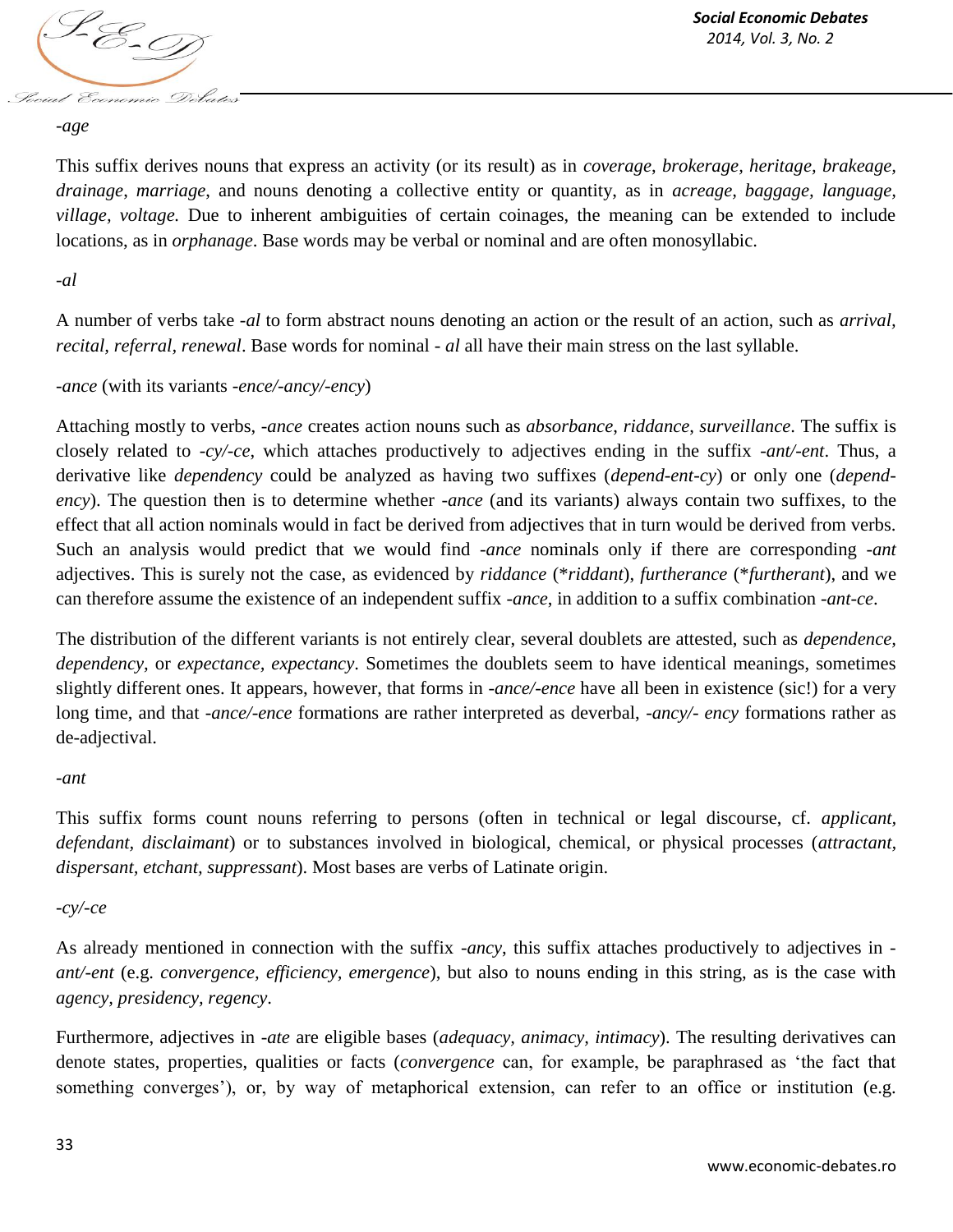

*presidency*). Again the distribution of the two variants is not entirely clear, although there is a tendency for nominal bases to take the syllabic variant *-cy*.

#### *-dom*

The native suffix *-dom* is semantically closely related to *-hood,* and *-ship*, which express similar concepts. *-dom*  attaches to nouns to form nominals which can be paraphrased as 'state of being X' as in *clerkdom, bachelordom, dukedom,* or which refer to collective entities, such as *wifedom*, *studentdom,* or denote domains, realms or territories as in *kingdom, cameldom*, *villadom*.

*-ee*

The meaning of this suffix can be rather clearly discerned. It derives nouns denoting sentient entities that are involved in an event as non-volitional participants. Thus, *employee* denotes someone who is employed, a *biographee* is someone who is the subject of a biography, and a *standee* is someone who is forced to stand (on a bus, for example). Due to the constraint that the referents of *-ee* derivatives must be sentient, an *amputee* can only be someone who has lost a limb and not the limb that is amputated. Phonologically, *- ee* can be described as an auto-stressed suffix, it belongs to the small class of suffixes that attract the main stress of the derivative.

*-eer*

This is another person noun forming suffix, whose meaning can be paraphrased as 'person who deals in, is concerned with, or has to do with X', as evidenced in forms such as *auctioneer, budgeteer, cameleer, mountaineer, pamphleteer*. Many words have a depreciative tinge. The suffix *-eer* is autostressed and attaches almost exclusively to bases ending in a stressed syllable followed by an unstressed syllable.

*-er* (and its orthographic variant *-or*)

The suffix *-er* can be seen as closely related to *-ee*, as its derivatives frequently signify entities that are active or volitional participants in an event (e.g. *teacher, singer, writer* etc.). This is, however, only a sub-class of *-er*  derivatives, and there is a wide range of forms with quite heterogeneous meanings. Apart from performers of actions we find instrument nouns such as *blender, mixer, steamer, toaster*, nouns denoting entities associated with an activity such as *diner, lounger, trainer, winner* (in the sense 'winning shot'). Furthermore, *-er* is used to create person nouns indicating place of origin or residence (e.g. *Londoner*, *New Yorker, Highlander, New Englander*). The semantics of *-er* should be described as rather underspecified, simply meaning something like 'person or thing having to do with X'. The more specific interpretations of individual formations would then follow from an interaction of the meanings of base and suffix and further inferences on the basis of world knowledge.

*-Er* is often described as a deverbal suffix, but there are numerous forms (not only inhabitant names) that are derived on the basis of nouns (e.g. *sealer, whaler, noser, souther*), numerals (e.g. *fiver, tenner*), or even phrases (*four-wheeler*, *fourthgrader*).

The orthographic variant *-or* occurs mainly with Latinate bases ending in /s/or /t/, such as *conductor, oscillator, compressor*.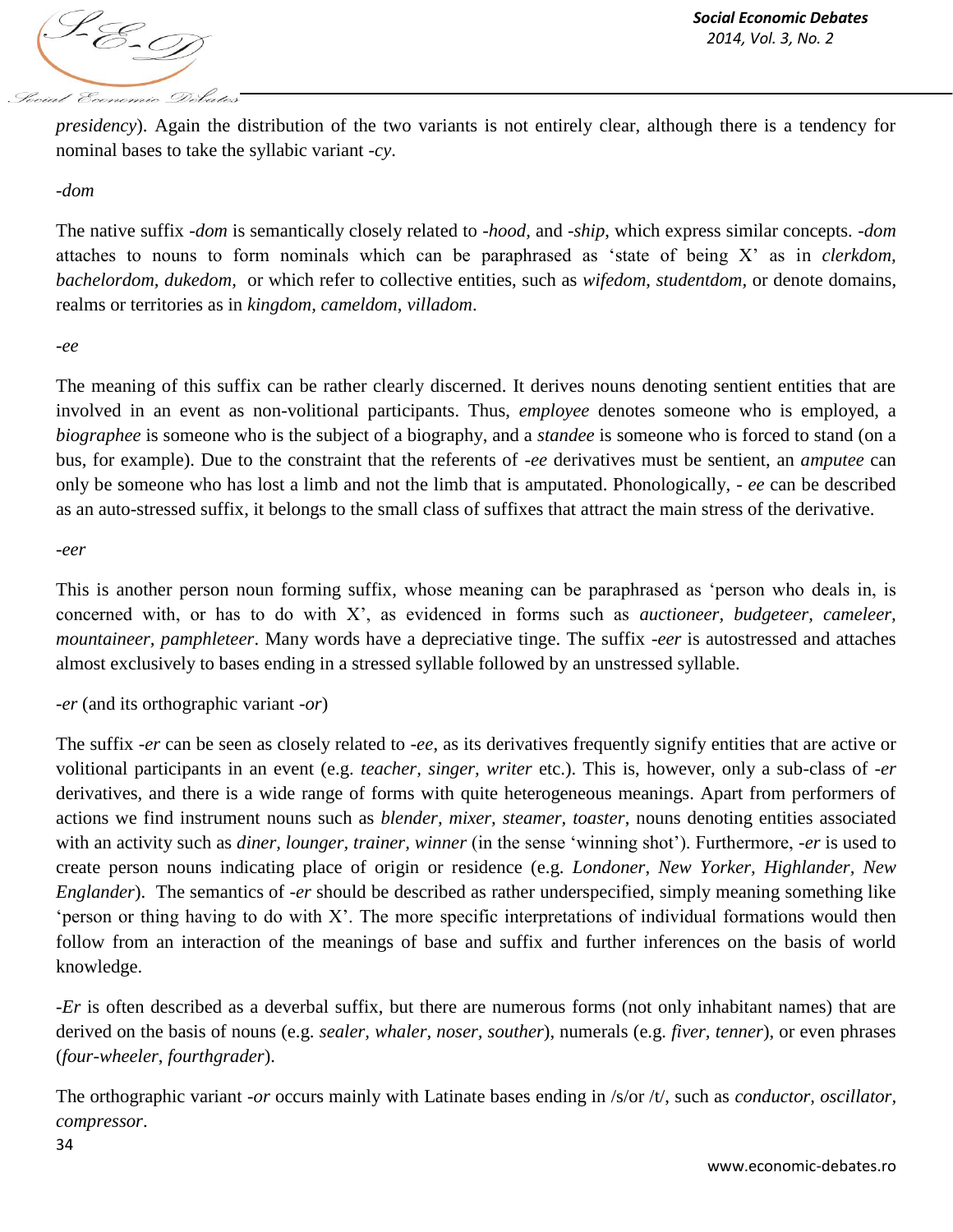

## *-(e)ry*

Formations in *-(e)ry* refer to locations which stand in some kind of connection to what is denoted by the base. More specific meanings such as 'place where a specific activity is carried out' or 'place where a specific article or service is available', for example, *bakery, brewery, fishery, pottery* or *cakery, carwashery, eatery*.

In addition to the locations, *-(e)ry* derivatives can also denote collectivities (as in *confectionery, cutlery, machinery, pottery*), or activities (as in *summitry* 'having many political summits', *crookery* 'foul deeds').

## *-ess*

This suffix derives a comparatively small number of mostly established nouns referring exclusively to female humans and animals (*princess, stewardess, lioness, tigress, waitress*). The OED lists only three 20th century coinages (*hostess, burgheress, clerkess*).

## *-hood*

Similar in meaning to *-dom*, *-hood* derivatives express concepts such as 'state' (as in *adulthood, childhood, farmerhood*)*,* and 'collectivity' (as in *beggarhood, Christianhood, companionhood*). As with other suffixes, metaphorical extensions can create new meanings, for example the sense 'area' in the highly frequent *neighborhood*, which originates in the collectivity sense of the suffix.

*-an* (and its variants *-ian, -ean*)

Nouns denoting persons and places can take the suffix *-an*. Derivatives seem to have the general meaning 'person having to do with X' (as in *technician, historian, Utopian*), which, where appropriate, can be more specifically interpreted as 'being from X' or 'being of X origin' (e.g. *Bostonian, Mongolian, Scandinavian*), or 'being the follower or supporter of X': *Anglican, Chomskyan, Smithsonian*. Many *-(i)an* derivatives are also used as adjectives.

All words belonging to this category are stressed on the syllable immediately preceding the suffix, causing stress shifts where necessary (e.g. *Húngary - Hungárian*, *Égypt - Egýptian*).

*-ing*

Derivatives with this deverbal suffix denote processes (*begging, running, sleeping*) or results (*building*, *wrapping, stuffing*). The suffix is somewhat peculiar among derivational suffixes in that it is primarily used as a verbal inflectional suffix forming present participles. Examples of pertinent derivatives are abundant since *-ing*  can attach to practically any verb.

## *-ion*

This Latinate suffix has three allomorphs: when attached to a verb in *-ify*, the verbal suffix and *-ion* surface together as *-ification* (*personification*). When attached to a verb ending in -*ate*, we find *-ion* (accompanied by a change of the base-final consonant from [t] to [S], *hyphenation*), and we find the allomorph -*ation* in all other cases (*starvation, colonization*). Phonologically, all *-ion* derivatives are characterized by having their primary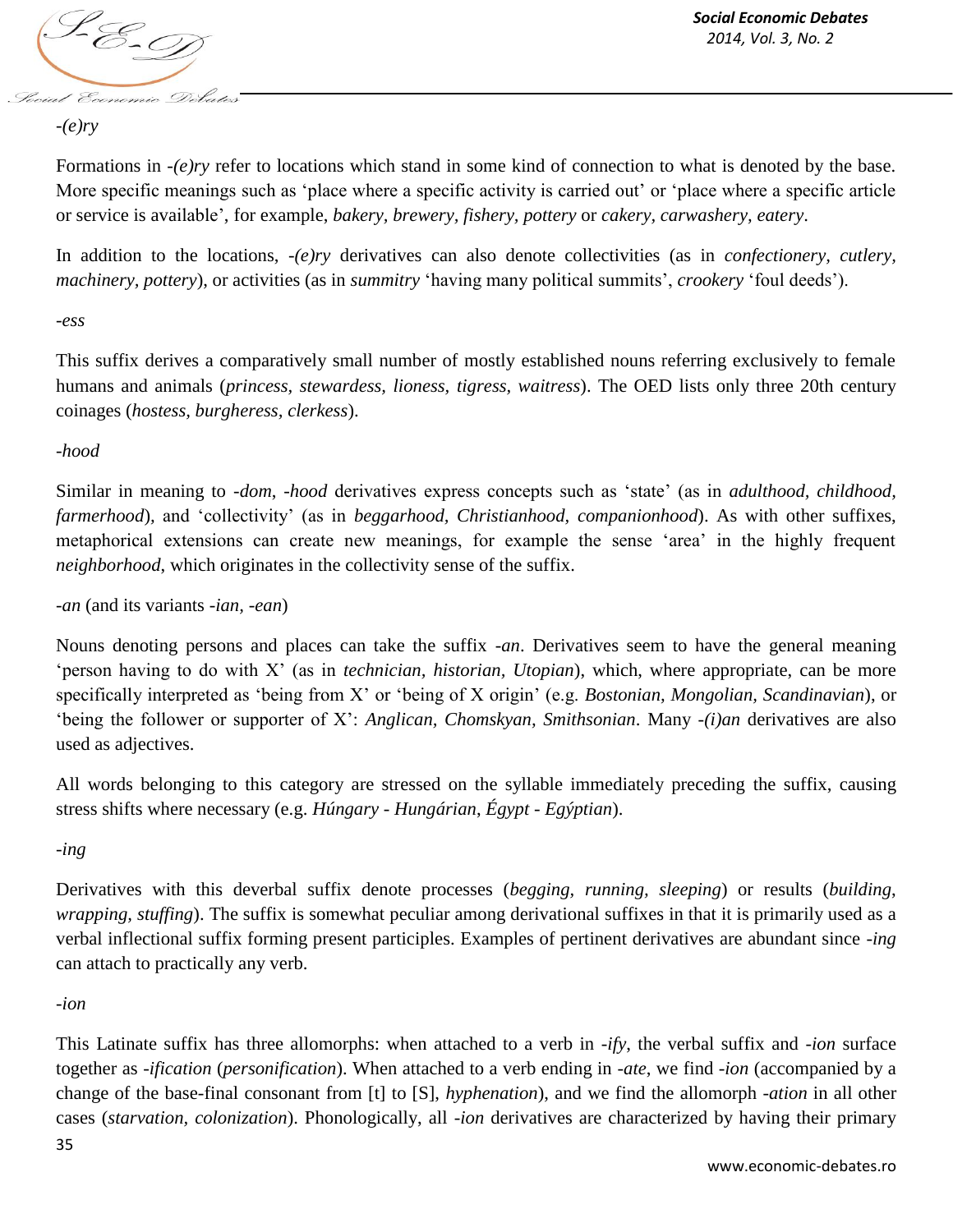

stress on the penultimate syllable, which means that *–ion* belongs to the class of suffixes that can cause a stress shift.

Derivatives in *-ion* denote events or results of processes. As such, verbal bases are by far the most frequent, but there is also a comparatively large number of forms where -*ation* is directly attached to nouns without any intervening verb in *-ate* . These forms are found primarily in scientific discourse with words denoting chemical or other substances as bases (e.g.*sediment - sedimentation*).

#### *-ism*

Forming abstract nouns from other nouns and adjectives, derivatives belonging to this category denote the related concepts state, condition, attitude, system of beliefs or theory, as in *blondism, Parkinsonism, conservatism, revisionism, Marxism*, respectively.

#### *-ist*

This suffix derives nouns denoting persons, mostly from nominal and adjectival bases (*balloonist*, *careerist, fantasist, minimalist*). All nouns in *-ism* which denote attitudes, beliefs or theories have potential counterparts in *-ist*. The semantics of *–ist* can be considered underspecified 'person having to do with X', with the exact meaning of the derivative being a function of the meaning of the base. Thus, a balloonist is someone who ascends in a balloon, a careerist is someone who is chiefly interested in her/his career, while a fundamentalist is a supporter or follower of fundamentalism.

## *-ity*

Words belonging to this morphological category are nouns denoting qualities, states or properties usually derived from Latinate adjectives (e.g. *curiosity, productivity, profundity, solidity*). Apart from the compositional meaning just described, many *–ity* derivatives are **lexicalized,** i.e. they have become permanently incorporated into the mental lexicons of speakers, thereby often adopting idiosyncratic meanings, such as *antiquity* 'state of being antique' or 'ancient time', *curiosity* 'quality of being curious' and 'curious thing'. All adjectives ending in the suffixes *-able, -al* and *-ic* or in the phonetic string [Id] can take *-ity* as a nominalizing suffix (*readability, formality, erraticity, solidity*).

## *-ment*

This suffix derives action nouns denoting processes or results from (mainly) verbs, with a strong preference for monosyllables or disyllabic base words with stress on the last syllable (e.g. *assessment, endorsement, involvement, treatment*).

#### *-ness*

Quality noun forming *-ness* is perhaps the most productive suffix of English. With regard to potential base words, *-ness* is much less restrictive than its close semantic relative *-ity*. The suffix can attach to practically any adjective, and apart from adjectival base words we find nouns as in *thingness*, pronouns as in *us-ness* and frequently phrases as in *over-the-top-ness*, *all-or-nothing-ness*.